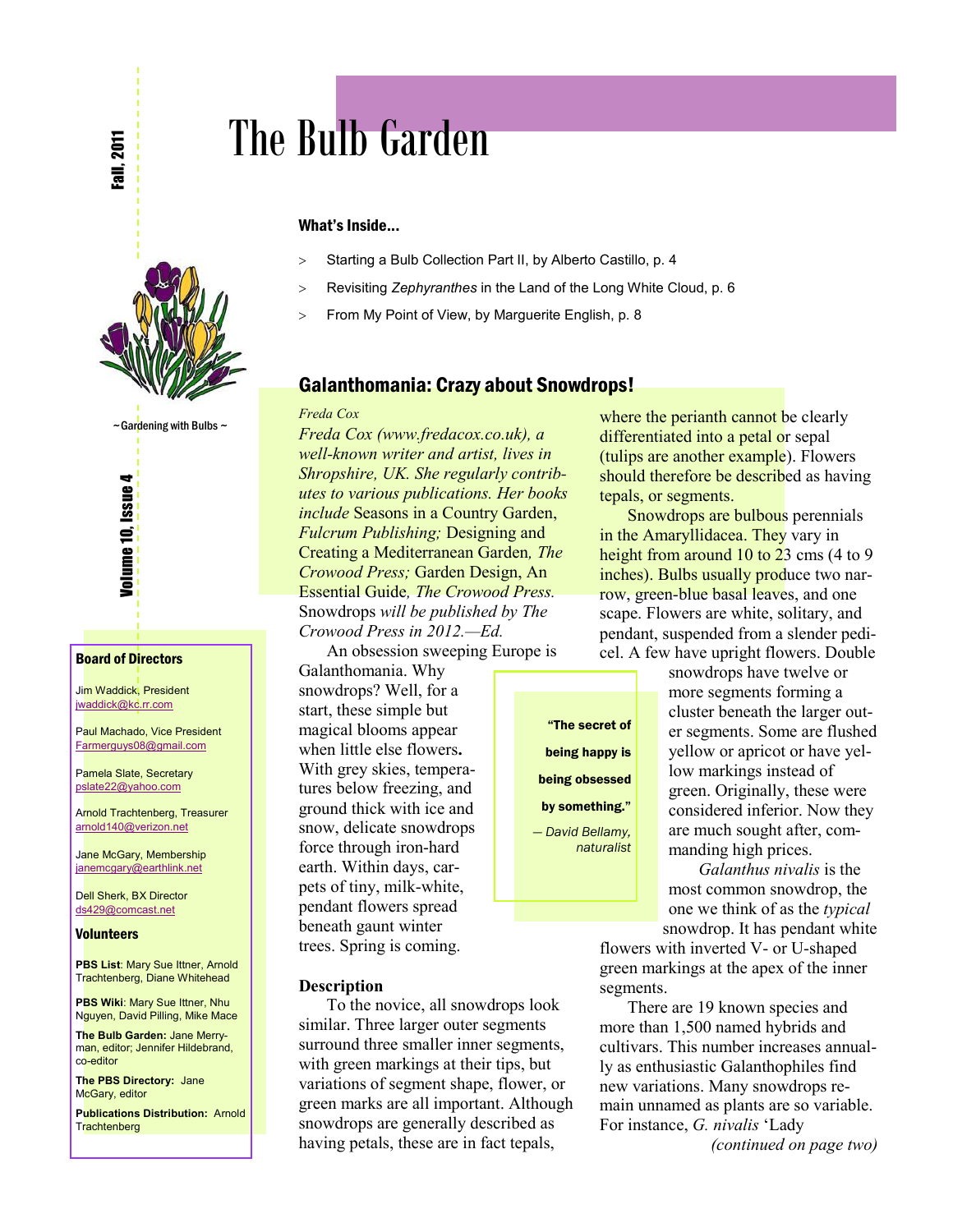# Page 2

## Galanthomania: Crazy about Snowdrops! (cont'd)

*(continued from page one)*

Elphinstone' has a light apricot blush, but some years normal, green-marked flowers appear. In other snowdrops, green marks appear one year and not the next.

#### **Galanthophiles**

Snowdrop aficionados, Galanthophiles, await the appearance of the first tiny shoots with fervent

impatience, often travelling hundreds of miles to see plants. Despite freezing temperatures, torrential rain, and often heavy snow, they crawl on hands and knees or lie in the mud to examine a particular snowdrop's markings more closely. Experienced Galanthophiles can spot unusual snowdrops in swathes of plants all looking alike to anyone else.

Galanthophiles flock in thousands to gardens opening specifically to exhibit impressive acres and collections of snowdrops. An annual Galanthus Gala attracts worldwide interest. Bulbs are swapped or sold, and there is a hotly contested auction. Gardens and estates host snowdrop lunches, lectures, tours, and spectaculars.

Edward Augustus Bowles (1865–1954) is said to have introduced the term "Galanthophile," A highly esteemed amateur horticulturist, writer, and botanical artist, he had many plants named after him. Bowles gardened at Myddelton House, Enfield, UK, and

#### **eBay Sensation**

In March 2011 a single galanthus bulb sold on the eBay Internet auction site for £360! [*Check www.oanda.com for the current exchange rate.—Ed.]*  This phenomenon was *Galanthus* 'Green Tear', a robust snowdrop found in a large colony of *G. nivalis* in the Netherlands in 2000, possibly a hybrid between *G. nivalis* and *G. plicatus* because of the folded leaf edg-

es. A beautiful virescent snowdrop, *G.* 'Green Tear' has long, broad, green-brushed outer segments and inner segment markings extending from base to apex.

 A £357 snowdrop, sold on the same site two months earlier, *G. plicatus* 'E. A. Bowles' was discovered in 2004 and propagated at Monksilver Nursery, Cambridge. The large, rounded flowers have unmarked, pure white segments, all exactly the same length. Although there are poculiform types of *G. nivalis*, they are extremely rare in *G. plicatus*. Prior to this, the record stood at £265. Other costly bulbs include: *G. nivalis*  'Ecusson d'Or', £145; *G. plicatus* 'Wandlebury Ring', £123; and *G. elwesii* 'Jonathon', £100. More common varieties regularly change hands for £40 and £50. Collectors seek the latest and rarest hybrids, and, as soon as they appear, bulbs sell within minutes. As Galanthomania spirals, prices escalate further. Very rare snowdrops



*G. nivalis* **(top) and** *G***.** *nivalis* **'***flore pleno***.' Photographs by David Pilling.**

wrote numerous articles on snowdrops, also contributing to Sir Frederick Stern's *Snowdrops and Snowflakes* (1956).

never make the open market, but are exchanged between collectors.

Many forecast that the passion for tulips that led *(continued on next page)*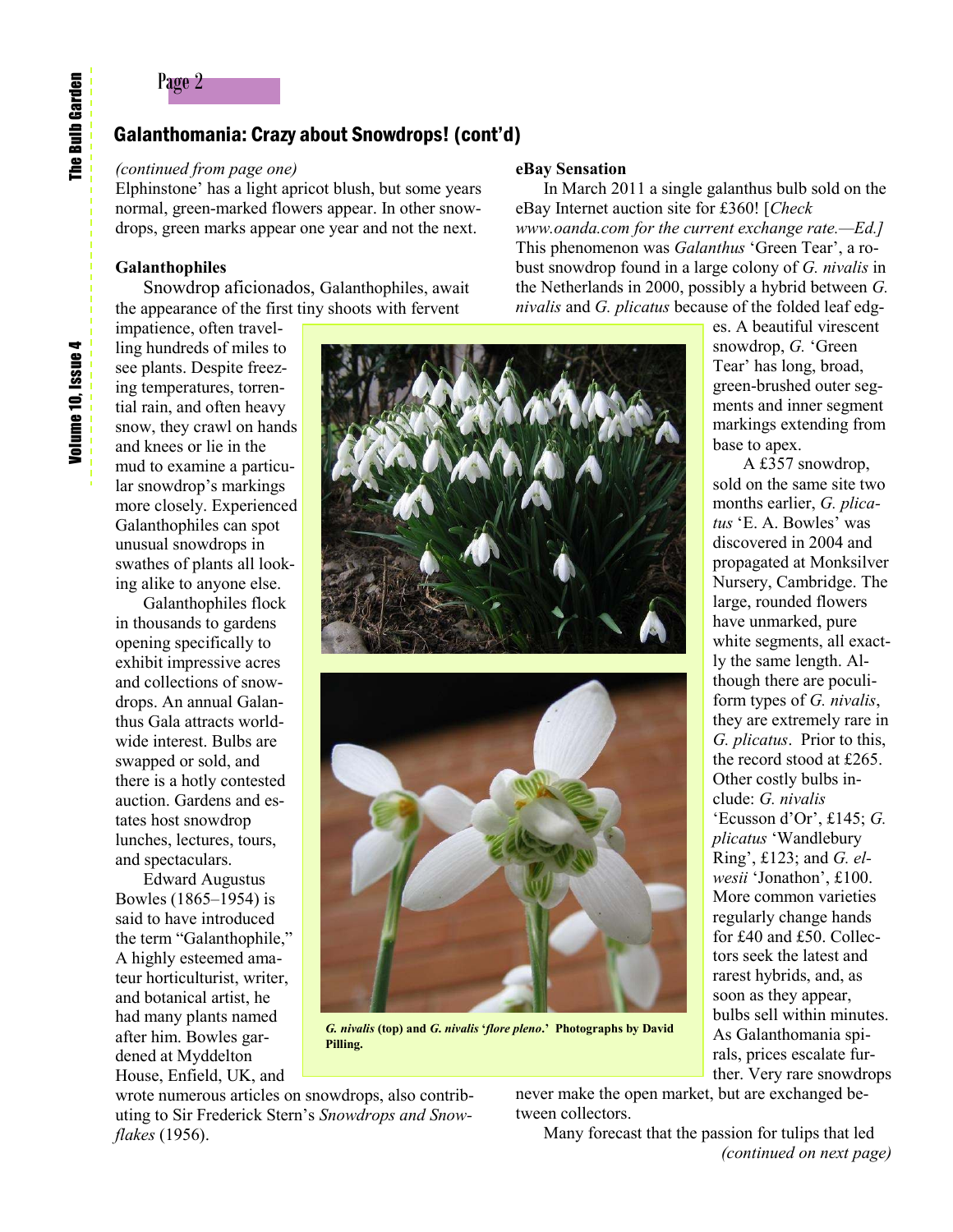## Galanthomania: Crazy about Snowdrops! (cont'd)

*(continued from previous page)* to seventeenth-century Tulipomania has hit the snowdrop world. Then, the highest price paid for a tulip, *Semper augustus*, was 6,000 florins, (£750,000 today).

High prices have resulted in

snowdrop theft. Large collections are now carefully monitored, amid increasing security, and some gardens tag plants as a safety precaution. However, the most important consideration for any true plant

lover is to enjoy the plant for its simple and absolute beauty, not for the amount it cost or how large and valuable a collection may become.

#### **Climate and Conditions**

Native to central and southern Europe and western Asia, snowdrops naturalized well in Britain and northern Europe, where they are considered native, which they are not.

The main flowering period is late January to mid- March. Although snowdrops are associated with spring, some, such as *Galanthus reginae-olgae*, begin flowering in September and October. Other snowdrops flower as late as April. By using different species and varieties, snowdrops can be in flower in your garden for over six months each year.

Snowdrops grow in areas showing distinct climate changes with hot summers and cold winters, preferring cool, damp, humus-rich soils, and north-facing situations. Native habitats include woodland, meadows, and rocky crevices, from sea level up to around 2700 m (about 8,858 ft.). Some are true alpines, growing above 2,000 m (6,561 ft.).

These bulbs can stand drier conditions when dormant providing soil

does not dry out completely for extended periods. Snowdrops also withstand extremely cold winters.

The United States has a wide diversity of climates and conditions, and snowdrops grow well in many areas. In some places, humidity and

"By using different species and varieties, snowdrops can be in flower in your garden for

over six months each year."



*G. reginae-olgae* **flowers in September and October. Photo by Mark Brown.**

summer temperatures prove too high or winters too mild. The main flowering period is March to April. Look for naturalized snowdrops, snowdrop gardens, and collections. *Galanthus nivalis, G. elwesii, and G reginae-* *olgae* grow well.

Canada also has wide ranging terrains and climates, though snowdrops are still uncommon. They grow in Victoria and Vancouver, British Columbia, as well as in Toronto and Alberta. The main flowering period is

> March and *Galanthus elwesii* enjoys the cold winters.

 Numbered plant hardiness zones for North America were first formulated in the USA in the 1960s and revised over the years. Snowdrops grow

best in zones 4 to 7, although they can be grown between 2 and 9. The American Horticultural Society also introduced a heat zone chart. For best results use both charts together.

 Snowdrops grow in cooler southeastern areas of Australia and in Tasmania, New Zealand, and Japan.

#### **History**

 Snowdrops were cultivated in Britain in the 1500s. John Gerard  $(1545-1611/12)$  referred to them as "The timely flowring bulbous violet." His original 1597 edition of *Gerard's Herball* shows an unmistakable drawing and description of a snowdrop.

 The name "snowdrop" first appears in 1633, in Thomas Johnson's revised edition of *Gerard's Herball*. John Evelyn (1620–1706), in his *Kalendar of Horticulture*, lists the plants in 1664.

 A reference appears in 1465 with the name of *Leucis i viola al-*

*ba*, or the white violet. Other old manuscripts list snowdrops among *Narcissus*. And there is an inconclusive reference to snowdrops under *Leukoion* by Theophrastus (372–287 BCE), although this name also *(continued on page ten)*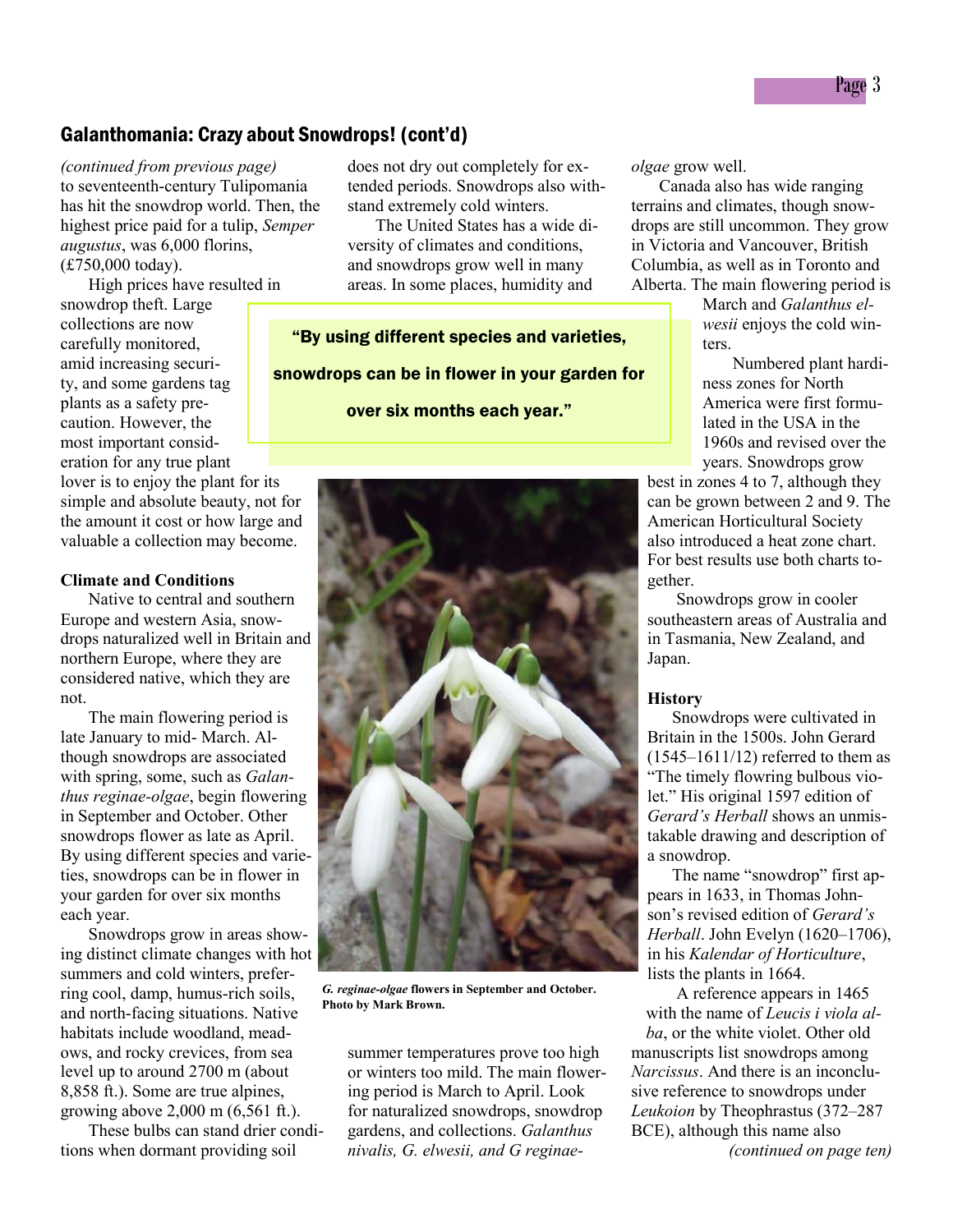## Starting a Bulb Collection, Part II

#### *Alberto Castillo*

*J. Alberto Castillo is a chemist and works as a Horticulture Professor. His bulb collection is the first private botanical garden in Argentina (appointed in 1986) and is the largest in Latin America (where, our readers will recall, the seasons are reversed). He researches propagation under cultivation and has traveled widely throughout South America. In our Summer 2011 issue, Alberto discussed the importance of budget, time, hygiene and quarantine, spraying, and habitat information when starting a bulb collection.—Ed.*

#### **Recording and Labeling**

As your collection grows larger from successive additions of pots with seed, pots with seedlings, pots with growing plants, and pots with dormant bulbs, it will become more difficult to find a given plant among them. We normally label each pot with a rectangular piece of some material on which we write relevant information. Labels can be of wood, aluminum, different kinds of plastic, and so on. The main problem with labels is exposure to sunlight. Wooden labels are seldom used as they can become brittle or impossible to read. Aluminum is eternal in theory, but information written on it can become illegible. Plastics are practical and cheap, but most of them become brittle and shatter with time. Vinyl is very durable, although it can bend under intense heat. As for markers, most of those "permanent" ones are not so, and the writing fades. There have been several interesting discussions on the PBS forum concerning methods of labeling, with several people swearing by their own. In addition, Brian Mathew suggests writing the information *twice* on the same label, first on the portion that will be buried in the pot and then on the visible portion. This is very effective when cats are in the neighborhood: a broken label is as good as no label at all. Bob Rutemoeller's interesting innovation resolves genially most problems with labels (cats, birds removing labels, etc.). He makes two identical labels for each pot; the first one is placed at the bottom of the pot, then mix and bulbs follow, and the second label is placed in the normal way, visible on the pot rim.

Personally, for really large collections I would suggest numbering the pots. This way, if a label is lost in your records, you will still be able to trace what is in which pot. Another thing that has worked very well is to use labels of two colors: one color for wintergrowing and another for summer-growing bulbs.

Sooner or later, a database should be started to keep your records. I have read harsh critiques of Excel, yet after having used several programs, including some tailor-made for botanic gardens, I find Excel spreadsheets very practical for a dynamic database of our bulb holdings. Consider the following fields:

*Pot number.* Information seldom used, but handy when labels are lost or mixed up.

*Name.* The botanical name of the species as complete as possible, including subspecies or variety status. *Accession number.* A number given to the batch of seed or to the same batch of plants. A consecutive series is normally used, but is too inflexible. We have adopted the International Transfer Format scheme in which the accession number is formed by Year+Month+Day+Number of the plant or seed. Thus, 20110530012 means plant material number 12 received on May 30, 2011. The accession number becomes information in itself.

*Data.* Country, state, location, altitude, habitat, plant associations, if available.

*Donor.* The individual or institution the plant material was obtained from with original identification number, if it exists.

These are the basics. Other fields could include mix type, current status (dead or present), date of latest inventory, and many more.

#### **Growing Your Stock from Seed**

Growing your collection from seed is a fascinating process. Beginners often find it intolerably slow, but you will build up a stock of the best possible plants. Plants grown from seed have several advantages over bulbs: they show better adaptation to your conditions, are more robust, are virus-free (until they eventually catch one), grow faster, and have all the energy of youth. Species grown from wild-collected seed will come true. You cannot depend on this with most hybrid varieties that make the bedding displays of spring, as they would not come true from seed. Selecting a named variety implies thousands of crosses and thousands of seeds sown, from which a handful of good plants arise. For those named varieties you will have to start your collection from bulbs.

#### **Bulbs from Commercial Sources**

You can start your collection by ordering bulbs from commercial sources. *Large mail-order companies* often have high prices, but usually the material is first-class. Bargain offers can be true to name and *(continued next page)*

4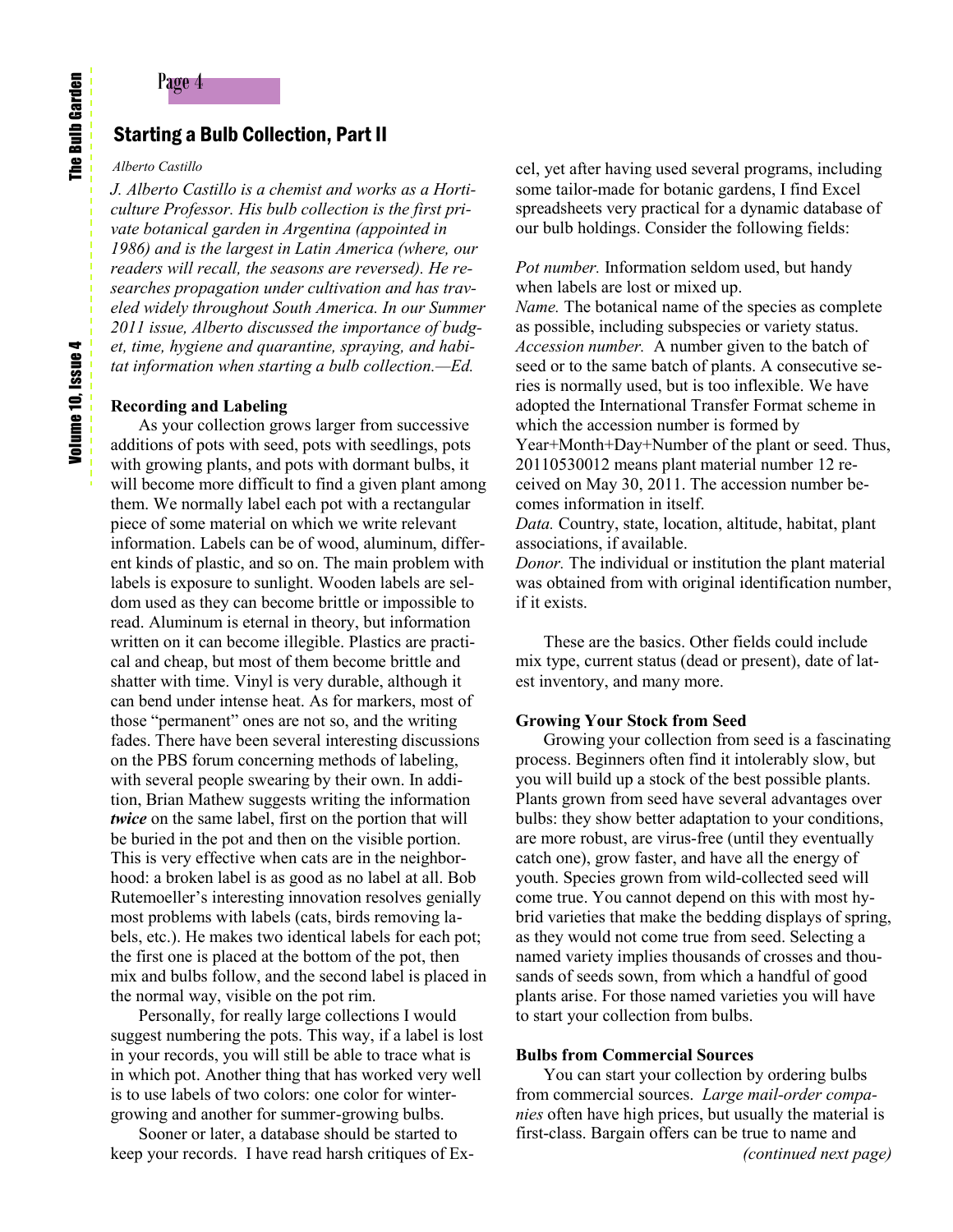## Starting a Bulb Collection, Part II

*(continued from previous page)* acceptable, or a disappointment.

*Small mail-order companies* are often middlemen for the Dutch bulb industry. They give mixed results and a lot of virused material. A few serious ones sell very healthy material.

*Amateur growers* can be an excellent source for small quantities of high-quality bulbs; the prices are usually lower, and they often have the added advantage of being adapted to your own conditions. The Seed and Bulb Exchange of the Pacific Bulb Society is a source for excellent seeds or bulbs for small sums, often only enough to pay for postage.

#### **Pots**

The material your pots are made of affects your results. *Plastic* pots have several advantages: they are cheap and durable, and the contents are comparably stable even in full sunshine. Color has a certain influence as well: in the sun, white pots remain cooler, while black ones heat up considerably.

*Clay* pots are a lot more popular, possibly because they dry off rapidly. They are more expensive and break rather easily. More important is the fact that they refrigerate the contents when soaked, a condition tropical and subtropical plants do not enjoy at all.

A huge bulb collection was maintained in California in boxes made of *redwood*, with great success. It is difficult, however, to obtain wood that does not deteriorate when subject to regular exposure to water.

*Styrofoam* boxes like those used for transporting living fish are excellent for growing bulbs, but a number of extra drainage holes must be made, as styrofoam is a "wet" material.

*Concrete* pots are cheap and longlasting, but they are highly alkaline and many bulbs will dislike this chemical condition.

#### **Soil Mixes**

Bulbs have a natural resistance to drought. In extreme cases, they go dormant, losing their leaves and part or all of their roots. In nature they grow in many types of soils, but usually prefer well-drained soils—soils so porous and open that they lose moisture rapidly. This is why losses are apt to be high with most bulbs in a water-retentive mix. Bulbs adapted to seasonally moist soils are a minority; experience shows that if adequately watered in growth, they do perfectly well in a porous mix.

The general approach is to mix several ingredients that will provide congenial physical and chemical conditions, that is, good drainage and fertility. Prepare a mix with excellent porosity, then provide nutrients regularly as part of a fertilizing program. A suitable bulb mix will contain a large proportion of grainy, crumbly mineral ingredients like decomposed rock, coarse pumice, or coarse sand.

It is not necessary to repot—to change the mix—once a year, if the soil is properly porous.

#### **Cultivation Methods**

*Frames.* A frame is basically a long raised bed (like a box with no top and no bottom) filled with a suitable welldrained mix. A glass structure is usually placed on it to exclude rain and damp. A poly film tunnel over the frame, like a miniature hoop house, is a cheaper alternative. There are different variants to this scheme, but the principle is the same. *Tunnels.* Tunnels made with curved metal or PVC and a poly film cover-

ing can provide excellent protection against frost and wind; the latter factor causes plants considerable stress. *Greenhouses.* If you are fortunate enough to have one, the variety of interesting and unusual plants you can grow increases. Small greenhouses are difficult to heat and to cool,

and this can prove frustrating. *Plunge beds.* Pots with plants are plunged in a porous material (inside a greenhouse or in a raised bed in the open) to provide a more constant, natural environment, particularly when clay pots are used. The plunge material is usually coarse sand. *Pots buried in the garden.* Bulbs can look spectacular in a seemingly natural setting among shrubs or at the base of trees. The problem is, when dormant, it will be impossible to guess their exact spot in order to separate them or simply check on their condition or permanence. Planting the bulbs in pots, or better, in aquatic plant pots (actually bins or crates of plastic mesh—be sure they have mesh on the bottom as well as the sides) and burying these in the ground provides a solution. The bulbs' roots will have a free run into the surrounding soil, but they are easily located when dormant. In addition, these containers offer some protection from burrowing rodents. *Community pots.* Many kinds of bulbs could be regarded as miniatures, but a number of them can be large plants. For the latter, small pots will cause the "bonsai" effect. It may be impossible to provide each species with a large pot of its own, but several species can be grown together in a large container such as a planter or trough. They must be totally diseasefree; they must have the same growth cycle and similar cultural requirements; and the bulbs must be easily identified in a dormant condition. You cannot mix several species of *Freesia* in the same pot, for instance, as they will be impossible to identify as corms (the only time when they can be handled without damage). But you can mix one species of *Freesia* with one each of *Ixia*, *Hesperantha*, *Ferraria*, and *Babiana,* as they will be easy to sort out when dormant.

Page 5

✿ ✿ ✿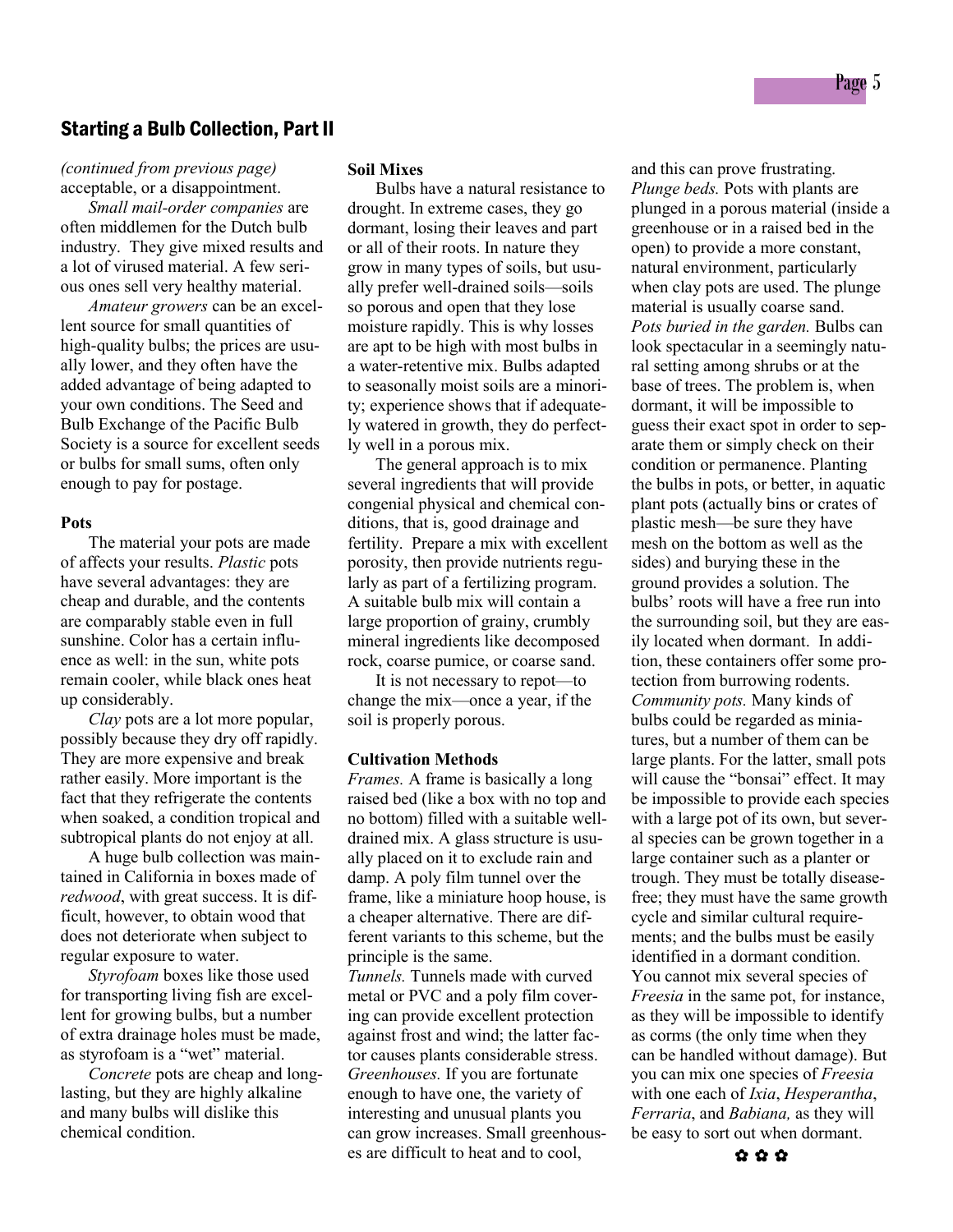## Page 6

## Revisiting Zephyranthes in the Land of the Long White Cloud

#### *Ina Crossley*

*Ina Crossley began gardening at age 12 in Holland. Now she lives in Auckland, New Zealand, where her soil is volcanic and "lovely for gardening." In our Winter issue of 2009, Ina told how she got started growing* Zephryanthes *from seed. Here's what happened next . . . . —Ed.*

Almost all my *Zephyranthes* and *Habranthus* bulbs have been grown from seed, so it has taken patience to get this far. I started in 2008. By now I am



growing them in the garden as well as in the containers I started with.

**Photos by Ina Crossley.**

When the Texas nursery sent me about 200 seeds of *Zephyranthes drummondii* and about 100 seeds of *Z. Lindleyana* that was the start of the various varieties. I did panic a bit since these bulbs are supposed to grow to tennis-ball size and my already wellestablished garden is only about one-sixth of an acre. So containers it was. I covered in the front deck (above), which provided a warm and sheltered start for the seedlings, which at that stage were still very much mixed with other plants in containers.

Meanwhile, I bought more seed on eBay and a

few bulbs from a couple of local specialist nurseries— Bill Dijk's Daffodil Acre, Tony Palmer's Kellydale nursery, Terry and Lyndsey Hatch's Joys Plants.

I ran out of space and built a plant table (below) to house more and keep them sheltered since I was not sure how the bulbs would cope with the Auckland climate. Meanwhile, some bulbs had grown too big for containers and had to go into the garden. So part of the lawn got turned into a bulb garden, nice and sunny, where most of the *Zephyranthes drummondii* and the *Z. lindleyana* were planted. It started off with just a few of each; then the garden got extended and the rest were planted out a year later. Those that were planted out first flowered for the first time last spring. I got



right down so I could smell the *Z. drummondii* and the scent is just wonderful.

As the various bulbs began to flower, I crossed them. Since this is something I knew nothing about, I just crossed whichever ones were in bloom with each other. Some of those flowered last summer. From that I realized that white with white really doesn't do much. All this is probably old hat for those living in the US and elsewhere where people have grown these *(continued on next page)* 

Volume 10, Issue 4 Volume 10, Issue 4

**The Bulb Garden** The Bulb Garden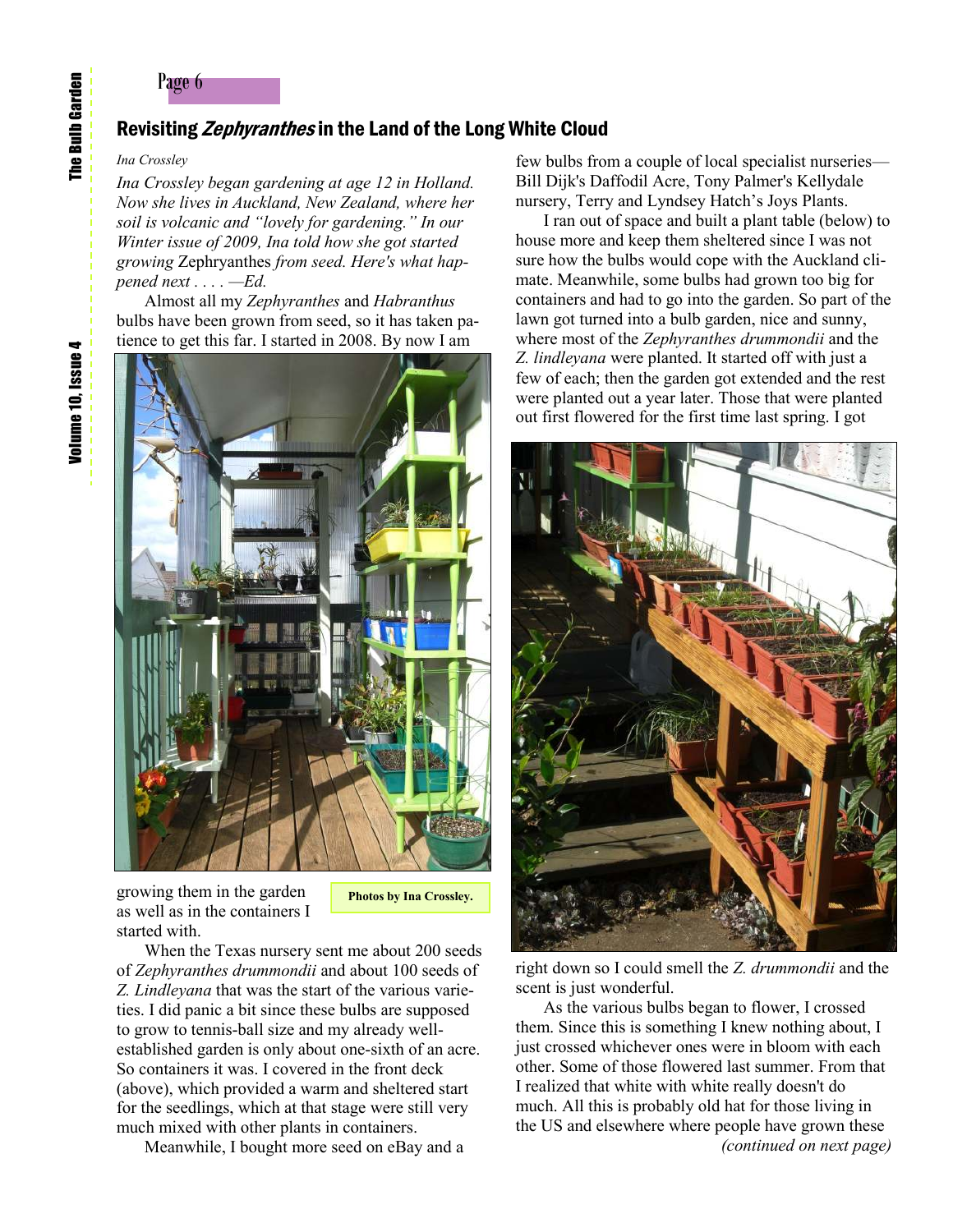## Revisiting *Zephyranthes* in the Land of the Long White Cloud (cont'd)

#### *(continued from previous page)*

bulbs for ages, but not here in New Zealand. My seedlings take two to three years to come to flowering before I can see what the crossed ones look like. I am still waiting for most of the results.

I also found out about apomixis [relating to reproduction in which union of sexual cells or organs does not occur], but had very little information as to which species are actually so. I don't even *start* to think about things like

chromosomes. I consider some of the bulbs close to a weed, like the *Habranthus tubispathus* var. *texensis*. It is one already grown in New Zealand by others, even if they don't know the name.

I save the seed of any of the Zephs and Habs. Some I have sold on eBay. I also send them to a contact in Florida. The spare ones I now sow in the garden among other plants. I grow some of my own seed since I also sell the bulbs within New Zealand. So it is useful to have more of the bulbs.

At the end of last summer a couple of the latest *Zephyranthes primulina* flowered and they

were white! As I had not crossed these, there must have been some shenanigans going on without my knowledge .

. . . Only one of the two flowers set seed, so I have saved those and will grow them on to see if by any chance they will grow true.

Since I grow from seed, I am reliant on growers from other countries for those. One of my contacts decided to send me some in a CD case, with a CD. Oh dear! MAF, our local biosecurity people, were not impressed. So I had a visit from one of their inspectors. *I* was not impressed as, from the sound of it, they have little actual knowledge.

On that score I was talking with a plant society member who told me that when biosecurity was first set up in the 1990s, they contacted the plant societies and asked for a list of plants that were already in NZ. This society put in every kind of iris they knew of, worldwide, and now have little problem bringing in more. Of course, that



didn't happen with *Zephyranthes*. Pity. It is interesting to have contact with various people who are "into" *Zephyranthes* and *Habranthus* too. Being told that *Z.* 

*verecunda* is quite rare in cultivation. I would actually call it *Z. verecunda alba*. One of my contacts says his are a soft pink; mine have a dark band when in bud, but open pure white—and do well in the garden.

 Then there is *Z. verecunda rosea*, which is a deep pink and doesn't photograph well. But is it labelled correctly?

 The white *verecunda* with the lemon *primulina* came out *primulina*-shaped but smaller and white—showier

**Clockwise from top left:** *Zephyranthes drummondii***,** *Z. verecunda***,** *Z. verecunda* **x.** *Z. primulina***, and** *Z. verecunda rosea***.**

than the white *verecunda* but nothing too special.

I don't think any of them object to the Auckland climate. Some people have tried to grow *Z. citrina* and have lost them. They seem happy here in Auckland, but then they like the dry and hot, which we have here in summer. Mine in the garden do fine.

In a few years it might be time to write another article to show the result of the cross pollination.



Page 7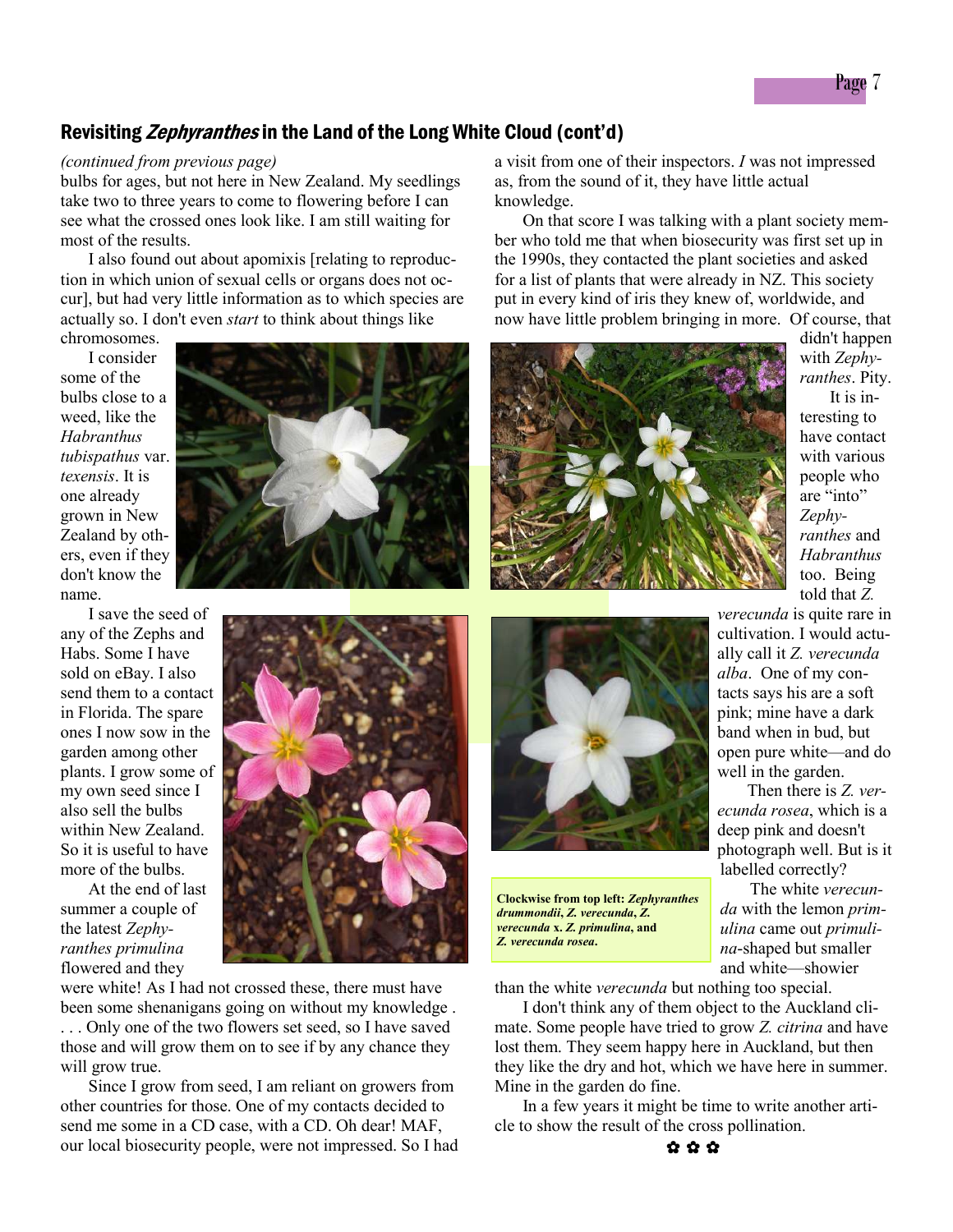## From My Point of View

#### *Marguerite English*

*Marguerite's garden and the surrounding countryside offer her pleasure and diversion during the last days of summer.—Ed.*

Our hot weather finally arrived in August here on my hilltop east of San Diego, California, at 3,700 feet. The nights are cool, though, and evenings spent on the patio are delightful. The powerful wind that keeps me inside during winter slows to a cooling breeze in August.

There isn't much blooming in the garden. Naked Ladies (*Lycoris squamigera*, below) are lovely and I have clusters all over the property. They don't repro-



duce very quickly out in the open areas, but they survive without the gopher cages I have to use for tastier plants. Pink and white crinums, *Liatris spicata* and *Habranthus robustus*, have been lovely this year. The *Liatris* has developed into a nice cluster. It's about time for my small cluster of *Sternbergia lutea* to show up. These make a bright yellow mat in one of the rose beds. I was sick in July and didn't properly deadhead the penstemons, salvias, and daisies, so they are a bit behind with their normal second season of bloom.

Last year's experiment to move some of the bulbs to outside beds wasn't as productive as I had

hoped. I think I lost my *Lycoris sprengeri*, and *Lycoris radiata* hasn't shown itself so far. The clusters of *Zephyranthes* got green leaves, but most showed blooms only here and there. Something may have nibbled the buds before I saw them. In the greenhouse, *Bomarea* has put out occasional flower clusters again this year after its first flush of heavy bloom. And what a



delightful surprise I got when Ellen Hornig's *Haemanthus humilus* actually bloomed barely two months after I got it from the BX.



It was lovely and I will have to try more of these! Sorry, we got busy

meeting a deadline and didn't get a photo. That's the problem when your photographer is a daughter and business partner.

On the wild side, chaparral has overgrown the roadside bank where the native *Calochortus* bloom (see top left), so they didn't flower as well as usual. We'll have to clear that area again before the fire marshal chases me down with his ticket book! We never found the wild *Fritillaria biflora* (bottom left) meadow this year on our spring botany drive-bys. I think the tall growth of the chaparral has shaded that out also, but the *Bloomeria crocea*  (below) bloomed in their heavy clay banks. It's amazing these stay alive. Their soil bakes hard during summer and the only rains we get here are occasional monsoons in early fall. In our valley, the road association sprayed the area where *Diche-*



*lostema* has bloomed over the years. I try to mark places that I don't want them to spray. Unfortunately, I only had to miss once! I finally managed to get a cutting of our local California fuchsia to take in my garden. Even though it isn't bulbous, I was happy to get a safety net started for it.

*(continued on page eleven)*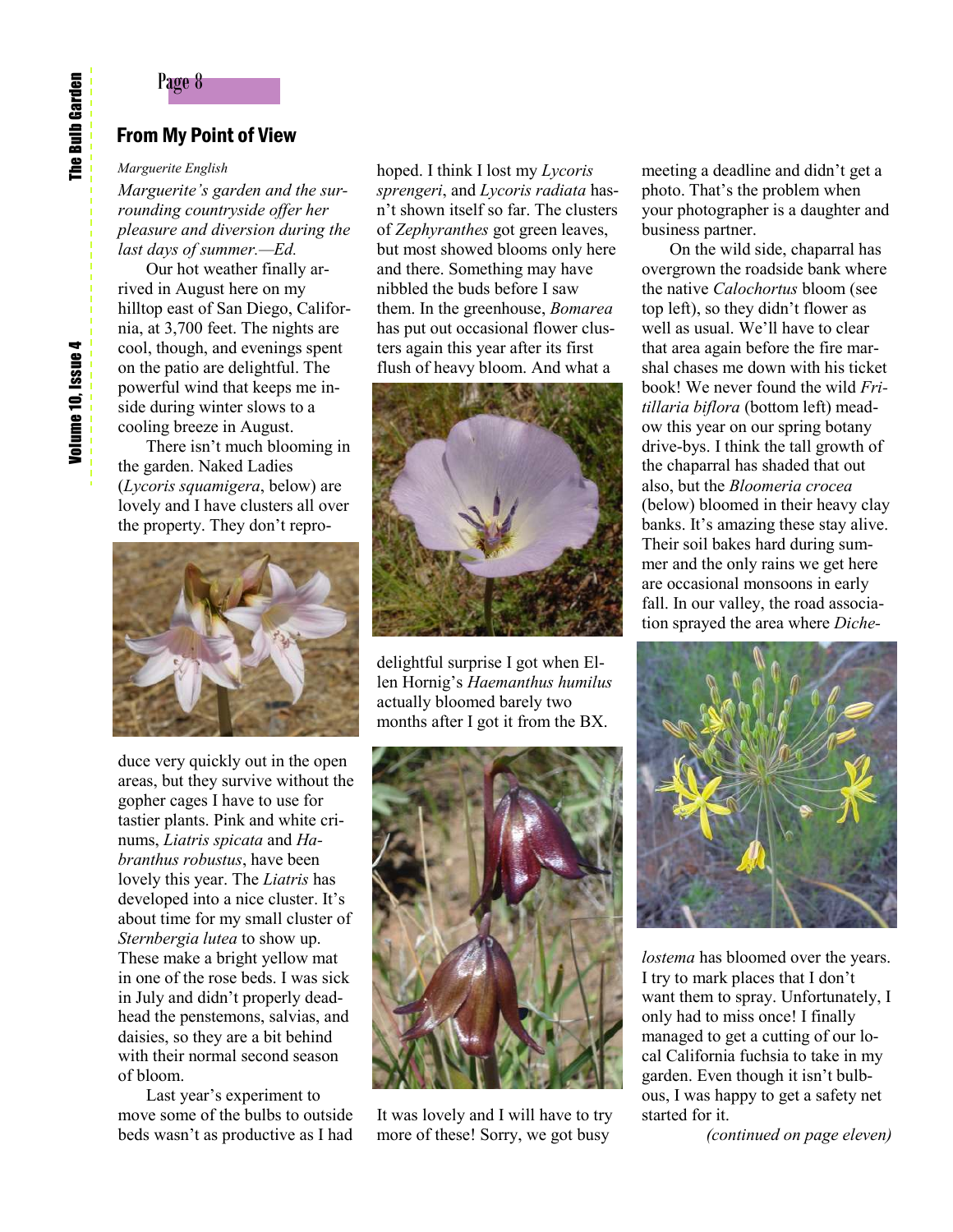## Board of Directors Meeting, August 2011

Your Board of Directors conducted a very efficient meeting on August 7, 2011! One of our main goals is to spread the word about our organization to keep our membership numbers high. We agreed to print bookmarks to be used to advertise PBS to potential new members and (by email vote after the meeting) decided to allocate \$100 to support the Northern California Regional PBS meeting organized by Nhu Nguyen. Membership Director Jane McGary is planning to host a visit to her new gardens sometime next year once her plants have had a chance to establish themselves. We'll keep you updated. Jane reported that we had 243 members paid through the end of 2011. Look for those membership renewal notices in the mail – we would hate to lose a single one of you!

The BX has been slow, as is normal for this season. That made a bit of time for BX Director Dell Sherk and Treasurer Arnold Trachtenberg to formulate a new plan to deal with the very few members who have become delinquent in their BX payments. When an account is behind by 3 payments or \$25, the member will be notified and will not be able to purchase from the BX until the account is current. We noted that activity on the PBS Market Place has been slow (it has since been closed).

Despite the constant fluctuations in the market that we have all grown to dread, the treasury remains strong. Arnold reported a balance of \$17,200 and noted that we lost about \$300 to the market.

As always, we remain grateful for our members' support of PBS!.

**Jim Shields has spent a lifetime growing all sorts of bulbs. He has dedicated his energy over the last 50 years cultivating and willingly passing along his knowledge to all who will listen.**

**As an tribute to Jim Shields, a donation was made to the Pacific Bulb Society to further the goals of the society.**



## Treasurer's Report, Second Quarter 2011

| <b>BALANCE 4/1/2011</b>      | \$18,986.12   |
|------------------------------|---------------|
| <b>U.S. Members</b>          | \$340.00      |
| <b>Overseas Members</b>      | \$425.00      |
| <b>Contributions</b>         | \$15.00       |
| <b>BX Receipts</b>           | \$489.31      |
| <b>Investment Results</b>    | \$80.31       |
| <b>TOTAL INCOME</b>          | \$1,349.62    |
| <b>BX/SX Expense</b>         | ( \$1,042.91) |
| <b>Board Conference Call</b> | ( \$67.11)    |
| <b>Total Publications</b>    | ( \$1,150.00) |
| <b>PayPal Expense</b>        | (\$156.09)    |
| <b>IBIBLIO Donation</b>      | ( \$250.00)   |
| Postage                      | ( \$439.09)   |
| <b>TOTAL EXPENSES</b>        | ( \$3,105.20) |

#### **BALANCE 6/30/2011 \$17,230.54**



## It's time to renew ! We appreciate your support we would hate to lose you!

Renewing is easy. You can renew ONLINE (\$20 U.S., \$25 international) via PayPal. Just use the button on our membership page:

 $\sim$  Gardening with Bulbs  $\sim$ 

<http://www.pacificbulbsociety.org/membership.html>

#### You can also mail in your renewal.

Please direct it to Jane McGary, 4620 SE View Acres Rd., Milwaukie, OR 97267 Whether renewing online or by mail, please send in this form or contact Jane ([janemcgary@earthlink.net\)](mailto:janemcgary@earthlink.net) if any of your contact information has changed. Name:\_\_\_\_\_\_\_\_\_\_\_\_\_\_\_\_\_\_\_\_\_\_\_\_\_\_\_\_\_\_\_\_\_\_\_\_\_\_\_\_\_

Address: \_\_\_\_\_\_\_\_\_\_\_\_\_\_\_\_\_\_\_\_\_\_\_\_\_\_\_\_\_\_\_\_\_\_\_\_\_\_\_

Telephone: \_\_\_\_\_\_\_\_\_\_\_\_\_\_\_\_\_\_\_\_\_\_\_\_\_\_\_\_\_\_\_\_\_\_\_\_\_

Email: \_\_\_\_\_\_\_\_\_\_\_\_\_\_\_\_\_\_\_\_\_\_\_\_\_\_\_\_\_\_\_\_\_\_\_\_\_\_\_\_\_

## Thanks again for your continued support of the Pacific Bulb Society!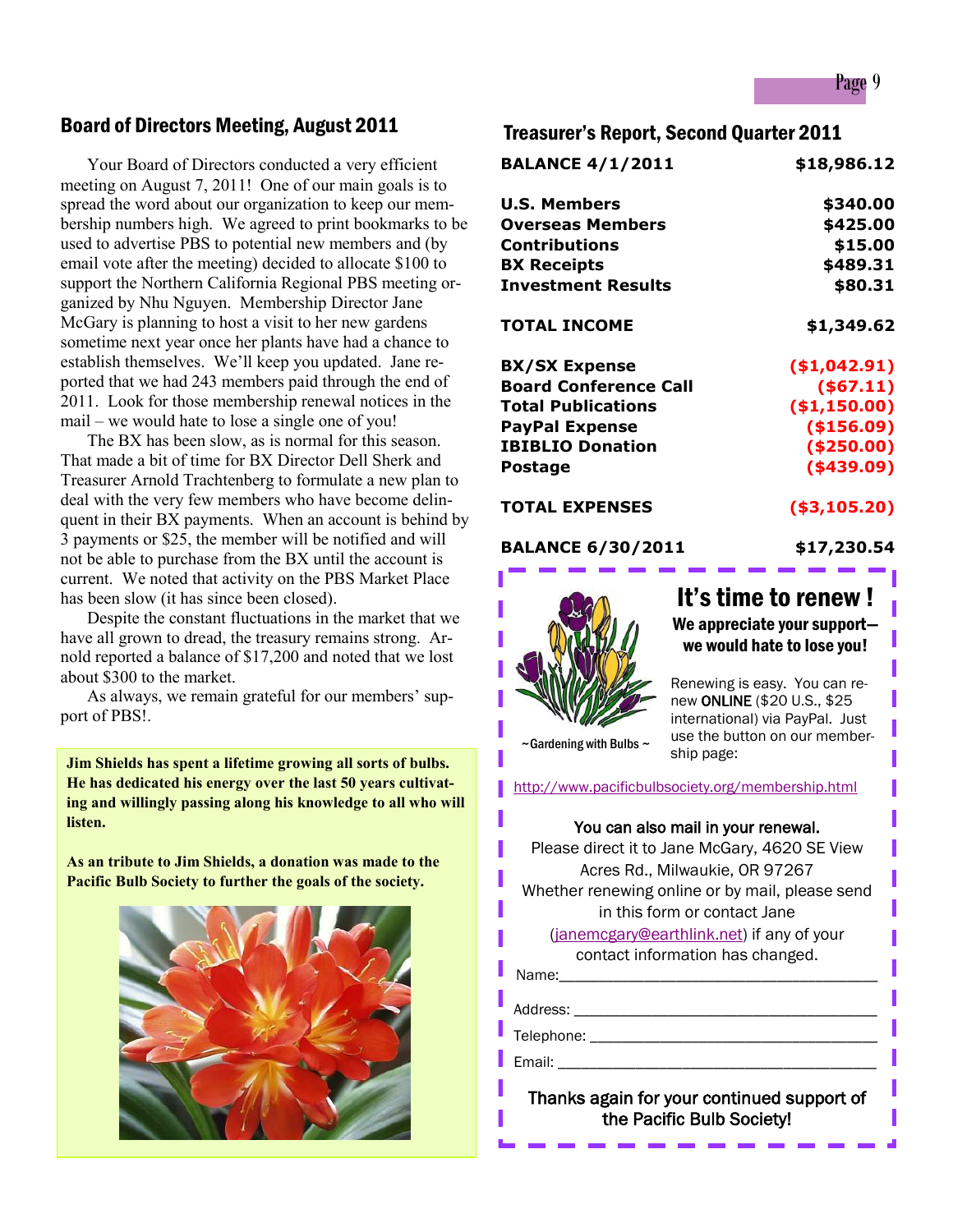## Page 10

### Galanthomania: Crazy about Snowdrops! (cont'd)

#### *(continued from page three)*

applied to other plants. The true derivation of the name is unclear. The closest is Swedish *Snödroppe*. Some say it comes from the German *Schneetropfen*, a style of sixteenth- and seventeenth-century drop earrings. The German *Schneeglöckchen* and the Dutch *Sneeuwklokjes* refer to snow-bells. Other names for snowdrops include Fair Maids of February, Candlemas Bells, Dingle-Dangles, Pierce Snow, Snowbells, Tear Drops, and White Bell. In France: *Galantine d'hivre* or *Pierce-neige*; in Italy, *Bucaneve*.

In his 1753 *Species Plantarum*, Linnaeus gave the plant its generic name, *Galanthus,* from the Greek *gala* = milk, and *anthos* = flower, and the specific epithet *nivalis* (of the snow).

 Nineteenth- and twentieth-century plant hunters discovered new snowdrop species. Bulbs of G*alanthus plicatus*, for example, came with soldiers returning from the Crimea. The 1879 *Gardener's Chronicle* records four species—*G. nivalis*, *G. elwesii*, *G. plicatus*, and *G. reginae-olgae*, together with nine different *G. nivalis*. *G. nivalis* 'Flore Pleno' appeared in 1703, though its origins remain obscure. As new hybrids were introduced, snowdrops became increasingly popular.

The Royal Horticultural Society held an inaugural Snowdrop Conference in 1891. One speaker was James Allen (1832–1906), a keen horticulturist who propagated more than 100 varieties of snowdrop at his home, Highfield House, Shepton Mallet, UK. He had the largest collection in England and was known as the Snowdrop King. Snowdrops naturalized throughout his garden, but sadly, after his death, before the value of the collection was realized, most were lost when the site was redeveloped for local council offices.

#### **Identification**

Identification of snowdrops is notoriously difficult, even for experts. Certain key points help.

The **leaf base** is taxonomically the plant's most distinctive feature. The arrangement of emerging leaves, vernation, helps distinguish different species and the parentage of hybrids. **Applanate** leaves have two blades pressed flat, opposite each other in the bud and as they emerge—for example, *Galanthus nivali, G. gracilis,* and *G. reginae-olgae.* **Explicative** leaves are also flat against each other but leaf edges are folded or rolled back, such as *G. plicatus.* **Supervolute** has one leaf clasped tightly around the other inside the bud and often emerging from the bud—

#### such as *G. elwesii, G. fosteri,* and *G. ikariae*.

**Green segment markings** also aid identification. Most common is a single inverted U- or V-shaped mark at the apex of inner segments, around the notch or sinus. Different snowdrops carry a diverse range of marks, some covering almost the entire inner segments. Outer segments can also be marked green. Galanthophiles eagerly look for new variations.

#### **Growing Snowdrops**

Snowdrops naturalize beautifully, especially in woodland settings. Lift plants every three to four years, divide, and replant. Small offsets around parent bulbs soon produce flowers.

Traditionally plants are lifted "in the green," before leaves die back. Some growers suggest waiting until bulbs are completely dormant. Purchasing dry bulbs is problematic. Snowdrops hate drying out and dry bulbs are notoriously difficult to grow. If this is the only option, bulbs should be very firm.

Most snowdrops produce seed. This can grow naturally or can be collected and sown in pots until large enough for planting.

Twin scaling and chipping are technical methods of increasing stocks. They require sterile conditions, but results can be good. Slice the bulbs into segments, each containing a portion of the basal plate. Place in plastic bags of damp vermiculite until growth commences, then pot on individually. Specialist companies undertake this process commercially.

Plant bulbs 7 to 10 cms  $(2 \frac{1}{2} \text{ to } 4 \text{ in.})$  deep, and 5 to 10 cms (2 to 4 in.) apart, in humus-rich soil and dappled shade. The addition of sharp sand aids drainage in heavy soils. Plants benefit from a light application of bonemeal in autumn.

Snowdrops are generally easy-going, tough little plants. Some less hardy species are difficult, but common species such as *G. nivalis, G. elwesii, G. plicatus, G. woronowii,* and *G. reginae-olgae* grow and flower well with minimal attention.

Snowdrop leaves and bulbs contain an active substance called galantamine, now used in a group of anticholinesterase drugs (acetylcholinesterase inhibitors). These are beneficial in treating Alzheimer's disease, injuries, and pain associated with the nervous system.

Whether you simply enjoy seeing these exquisite flowers or you are a seriously committed Galanthophile, snowdrops have the ability to win your heart and fire your passion, making them irresistible plants for the garden.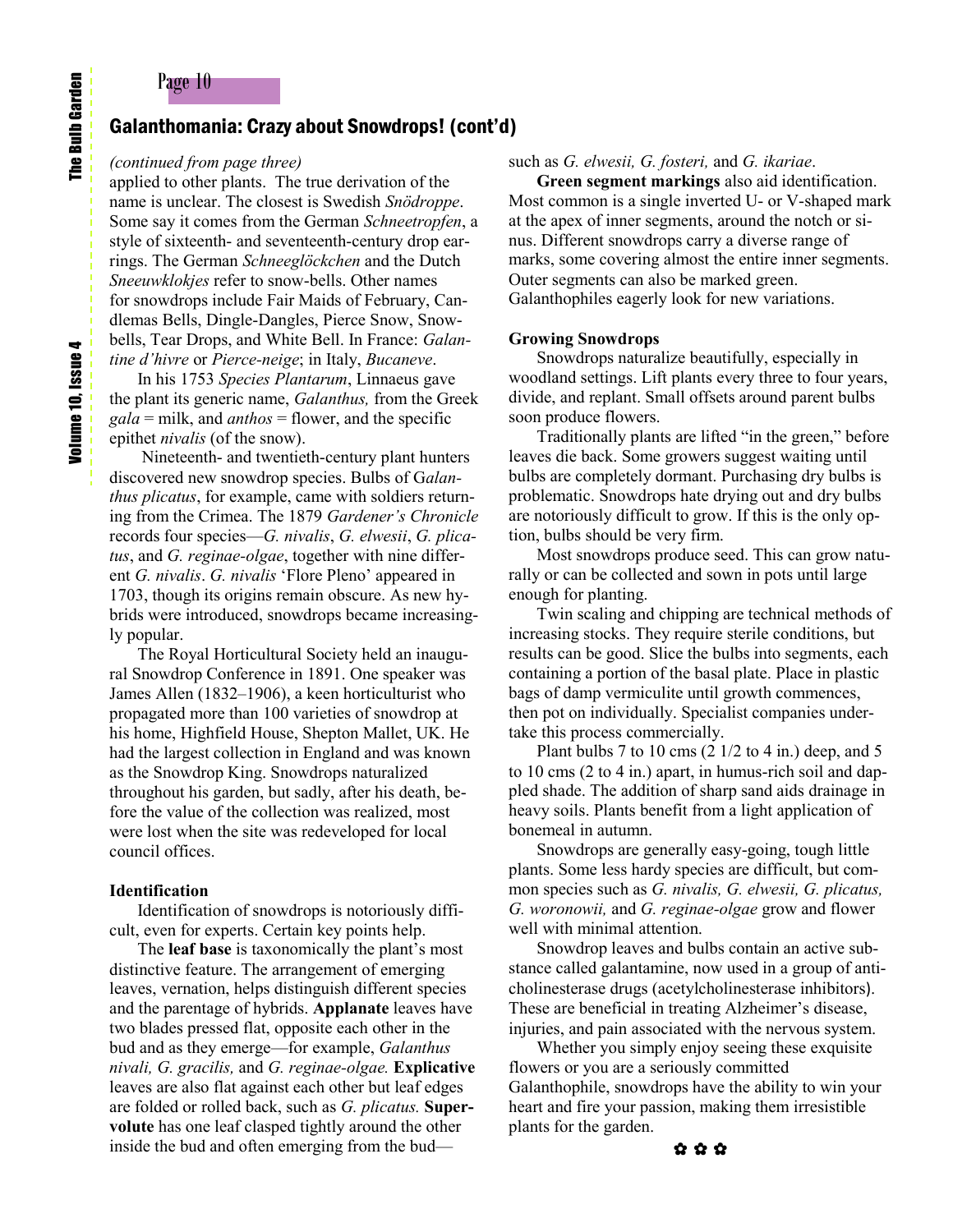## PBS Members Get Together in Northern California

#### *Nhu Nguyen*

A thick layer of fog covered much of the East Bay even at 11 a.m. when almost everyone had arrived at the meeting place on the eastern slope of the Berkeley Hills. Soon the fog gave way to bright, warm sunshine for a perfect day for a picnic in Tilden Park where we were surrounded by large coast live oaks, fragrant California bay laurel, and majestic redwoods.

Some of the seventeen attendees had traveled all the way from San Jose to the south, Ukiah and Gualala to the north, and Davis and Stevinson in the Central Valley to the east. The rest of us were from the immediate Bay Area. We were a mix of those who are just starting to grow bulbs and experienced growers.

It was a very casual picnic event with plants thrown in. The table in the shade was dedicated to food, and on the table in the sun we laid out show plants as well as back issues of *The Bulb Garden* and the sparkling, freshly-made PBS bookmarks. Things were calm until the boxes were opened. Suddenly, hands were flying and the atmosphere was more energetic as enthusiastic bulb lovers sorted through four boxes of excellent bulbs and seeds. Material included *Oxalis*, *Lachenalia*, *Moraea,* other South African irids, *Calochortus*, California themids, *Arum*, *Bomarea*, and more. There were also interesting non-geophytes such as drought-tolerant terrestrial bromeliads (*Puya berteroana*) and moisture-loving carnivorous *Drosera* and *Sarracenia*, which complemented the bulb selection nicely.

The display plants consisted of a *Clinanthus variegatus* 'Apricot', *Costus osae*, *Haemanthus albiflos*, *Haemanthus coccineus*, *Nerine sarniensis* 'Corusca Major', *Scadoxus membranaceus*, and *Tigridia hallbergii*. Jacob Knecht's *C. osae* created fun and conversation because of its extremely fuzzy leaves. The *H. albiflos* from Bob Werra was such a nice specimen that no one realized it was a giveaway. Mary Sue Ittner brought the lovely pot of *S. membranaceus* grown from seeds and she shared with us its interesting back story.

Mike Mace even brought some important societyrelated business to the meeting. We had a round (picnic) table discussion about the USDA regulations on plant import and how we can work with the policy maker so the plants we know and love would not be put on the banned list. This is an ongoing process and will take a lot of effort, but thanks to Mike for leading us on this front.

It was such a pleasure to be able to connect faces to the names that I have seen and corresponded with on the PBS list. The meeting was completely enjoyable—too bad it could not last longer! I wished there had been time to talk more deeply with everyone and extract the vast knowledge from the years of growing experience among

the society's horticultural sages. The good news is that I am organizing a longer meeting in the spring for PBS's tenth birthday where we would meet and eat one day and go for a bulb hike the next. If you are a member and are not on the PBS list, please contact me directly (225–266– 5918) so I can keep you informed of the meetings. I hope to see everyone then!





**If you live in Northern California or plan to visit soon, be sure to contact Nhu. Hopefully you can be in the next photo!**

## From My Point of View (cont'd)

#### *(continued from page eight)*

In addition to the regular animal life, a roadrunner that lives nearby has visited several times this month. He hops the fence to use the birdbath, which is only a few feet away from my chair when I go out to the patio in the late afternoon. He doesn't seem afraid of me at all. Water is a precious commodity here. The usual mountain bluebirds visit and the little yellow finches. A family of woodpeckers lives in one of the trees; they fly back and forth in front of my bedroom window most every morning. Hawks and vultures drift over the open areas most afternoons. A couple of rattlers, a large gopher snake, and a gorgeous king snake also visited so far this summer.

My daughter adopted three cats, so the groundsquirrel and gopher population has moved on and I don't have to put cages over the leaves of tender plants outside the fence. Unfortunately, the quail have also moved down to the other side of the road. I miss their morning visits at my window. My dog keeps the cats out of her yard, so the rest of the birds can use the birdbaths in safety.